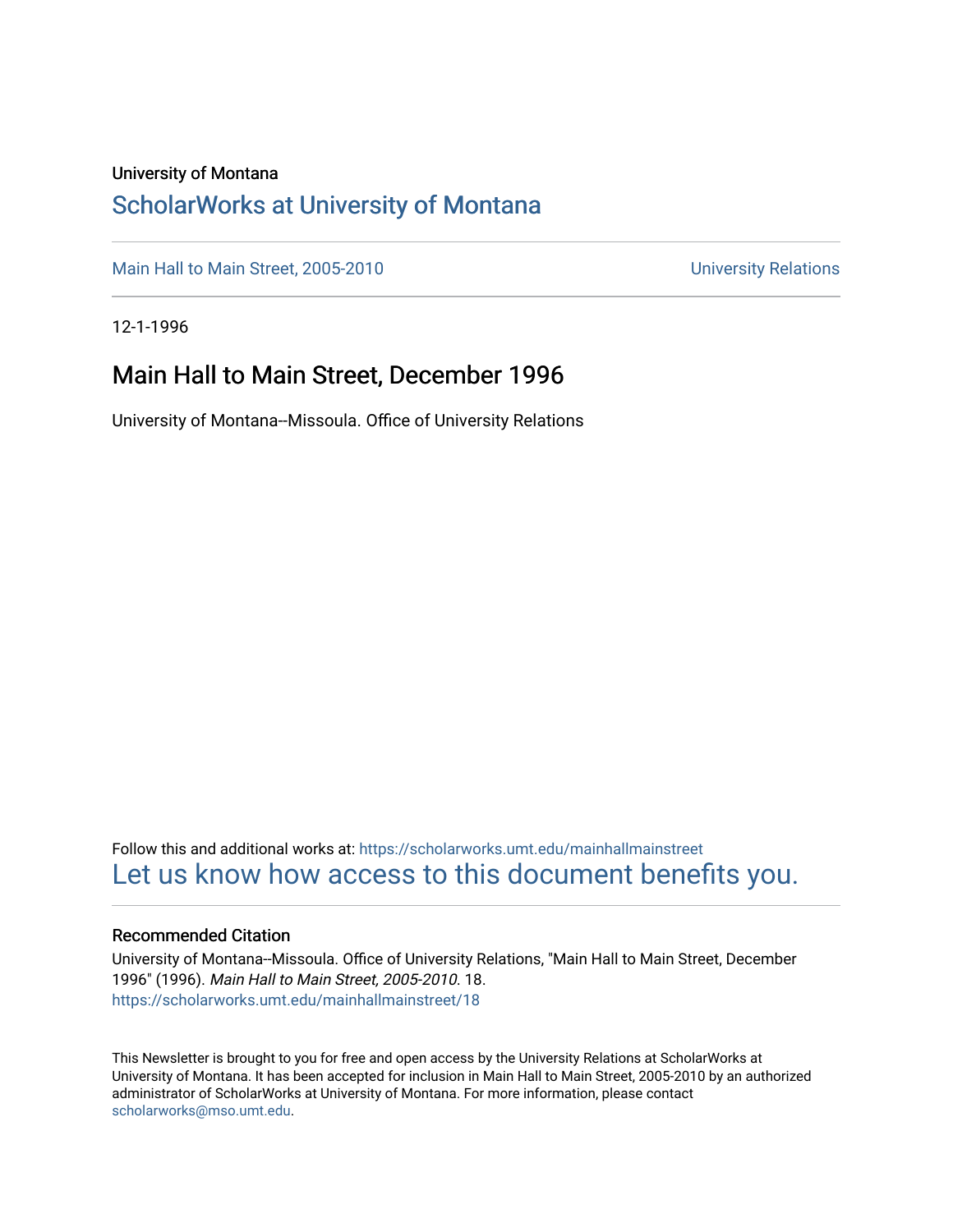

# **KUFM aims for the eyes**

*UM, MSU connect to bring Montana Public Television to viewers statewide*

Find the distribution of the process have a public television station<br>broadcasting from their own backyard. **or the first time, viewers in the Missoula and Bitterroot valleys have a public television station**

**Years of preparation reached a high point when KUFM-TV, based at The University of Montana—Missoula, went on the air in a testing stage.**

**KUFM-TV currently is tapping into the signal used by KUSM's Montana Public Television under program test authority from the Federal Communications Commission. The station broadcasts on Channel 11 for Missoula viewers — with or without cable.**

**Meanwhile, local viewers may experience interruptions in KUFM-TV's service while adjustments are being made between now and Jan. 18, when the station officially debuts with a signon celebration.**

**KUFM-TV will operate as a partner with KUSM-TV, which is licensed to Montana State University—Bozeman, to comprise Montana Public Television. MPTV will operate as a statewide network, providing viewers with informative, educational and entertaining programming.**

**The station will be identified on air as a joint venture between UM and MSU, said William Marcus, director of**

**UM's Broadcast Media Center, which oversees KUFM television and radio.**

**While MPTV is similar to other public television stations, it also will offer locally produced programs such as "Backroads of Montana," "Montana Profiles," "Montana: The Second Cen-** **tury," "Montana Ag Live," "Montana Voices" and the awardwinning documentary work of UM Radio-TV students. Montana viewers also can look forward to public service specials including "Your Voice, Your Vote: Montana's**



**William Marcus, director of UM's Broadcast Media Center, oversees KUFM-TV, located in the Performing Arts and Radio/TV Center.**

**Statewide Debates" and "Planning Montana: A Town Meeting."**

**KUSM-TV will serve as MPTV's primary operations center, while KUFM-TV will use its resources to produce news and informational programs for statewide distribution. A state-of-the art digital interlink will be used as a pipeline for programming and information exchanges between stations.**

**well as high quality local and regional programs statewide, said Daniel Dauterive, KUFM-TV operations director. The new station is funded by \$1.6 million in grants.**

**The cooperative effort maximizes state resources to provide educational broadcasting as**

**KUFM-TV's studio is located in the Performing Arts and Radio/TV Center on the UM campus.**

**It is the only TV station in Missoula to have its antenna and transmitter located on Mount Dean Stone south of Missoula. This will improve broadcast reception for many viewers over other Missoula TV stations.**

**Organizers hope KUFM-TV will be as successful as KUFM, Montana Public**

**\_\_\_\_\_\_\_\_\_\_ Radio, which has served**

*Turn On Missoula's newest television station — KUFM-TV, Channel 1*<sup>1</sup> — *today, then join campus and communityfriendsfor the official sign-on celebration Saturday, Jan. 18,from 4 to 6 p.m. in the Montana Theatre in the Performing Arts and Radio/TV Center. Refreshments will be served and sneak previews ofspecial UM-produced programs will be shown, including the latest installment of the award-winning Backroads ofMontana. Call 243-4101 formore information.* **Montanans for 31 years. Viewers can expect the same dedication to quality broadcasting from KUFM-TV that they have come to expect from Montana Public Radio, Marcus said. World Wide Web users can track KUFM-TV's progress at http:// <visions.Montana.edu/> kufm.**

**<sup>T</sup> <sup>H</sup> <sup>E</sup> UNIVERSITY <sup>O</sup> <sup>F</sup> MONTANA MISSOULA**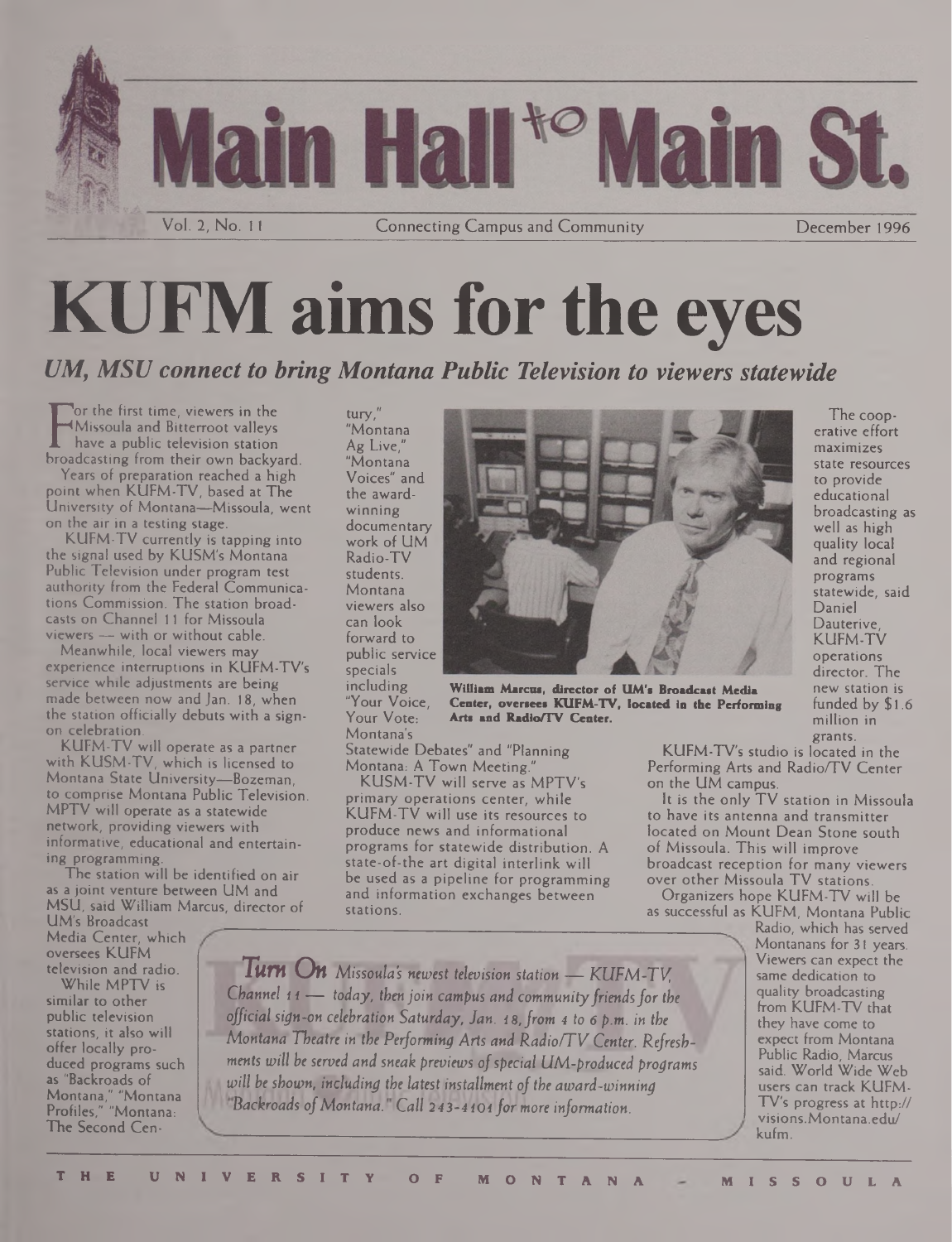# **University system proposes legislation to help ease student financial woes**

#### **By Becky Shay University Communications**

A made the decision to attend UM<br>ism degree would land me a better<br>paving ich <sup>s</sup> a 25-year-old in the workforce, <sup>I</sup> made the decision to attend UM .because <sup>I</sup> knew earning a journalpaying job.

I've studied more than two years and am eyeing graduation this spring. Sadly, along with graduation comes

about \$28,000 in debt. Or in other words, payments of about \$350 a month for the next decade.

My scenario is not unique. A task force on financial aid reform, established last year by former Commissioner of **Shay**



Higher Education Jeff Baker, found that students graduating with an undergraduate degree do so with an average debt of \$15,000, but many students amass more than \$20,000 in debt.

Why? According to the task force report, what students and their families can contribute to an education — for nearly half of the students the contribution is less than \$2,500 a year — falls well behind the approximately \$6,500 it takes to cover the costs of tuition, room and board.

In my case, the bulk of my federal financial aid has gone to cover living expenses, but I've still had to juggle two quarter-time jobs to make ends meet. According to a study cited by the task force, part of the gap is because the cost of tuition has increased 200 percent over the last 25 years, while median family income has increased a modest 7 percent.

The task force has proposed creating a Montana Tuition Assistance Program which would fund state financial aid grants to eligible students. The grants would go to low income students who do not receive enough grant assistance from other financial aid programs to cover the costs of tuition, mandatory fees and books in full, and also to lower middle income students who marginally exceed the maximum family contribution permitted for Federal Pell Grant eligibility.

Mick Hanson, director of the UM Financial Aid Office and chairman of the task force, says one of the strong points of MTAP is that students must show a minimum of \$2,500 in studentearned income from the previous calendar year. But financial aid administrators could waive this requirement in special circumstances, such as for a single parent.

Hanson speculates that because the grants are small, ranging from \$100 to \$500, some people may think they won't offset enough student debt. In my case, is there really a difference between \$26,000 and \$28,000 in debt? Hanson says yes.

For me, the additional grant money would have lowered my loan repayments around \$50 a month — living on a college student's budget, that money is the difference between easily paying a monthly utility bill and scratching to cover the living expense.

At current enrollment levels, it would probably cost about \$2.6 million to fund the program. The task force offered a variety of funding options, ranging from a statewide mill levy to a driver's license surcharge to a student fee. Hanson says the group is interested in funding from any source.

One of the main propositions is to shift interest on tuition and fee money from the state general fund, where it currently goes, into a fund that would create a state financial aid fund, says Dick Crofts, interim commissioner of higher education. But it will be an "uphill fight" to get the proposal past Gov. Marc Racicot, Crofts says.

The governor has given his nod of approval to the task force's idea of feeding the fund with any money saved by making the university system's administrative process more efficient. The problem, Crofts says, is there won't be enough money generated to create and maintain a state financial aid fund.

Crofts says the commissioner's office will take the MTAP idea to the Legislature this session. His office called for funding proposals, which were due in December. The state already subsidizes each resident student's education to the tune of about \$4,000 a year, which Hanson calls "very generous."

Montana Associated Students is working on a proposal calling for funding MTAP with remanded tuition, the money that colleges bring in from nonresidents over and above their predicted enrollment. When a school has this excess, the money is

distributed by the Board of Regents of Higher Education, usually to help schools that experienced a shortfall.

Jason Thielman, UM student body president and vice president of MAS, says remanded tuition has "generally been a Band-Aid to solve short-term problems." He says using the money to fund state financial aid would not only help more students, it would return student money to students.

Another task force recommendation is to develop a Family Educational Planning Program to help educate families about the cost of higher education and to provide them with investment opportunities.

This is where the real work has to take place," Hanson says. "How are we going to change America's attitude about spending? We need to save more and spend less.

On the days that Hanson's three children were born he opened savings accounts in their names and started putting aside \$10 a month. Subsequently, he has two children attending UM without debt and a third child in high school who will do the same. Parents today earning 7 percent interest would have to put away \$20 a month from the day the child is born to pay for the bare-bones costs of tuition, fees, books and supplies. The monthly figure jumps to nearly \$48 if parents include the costs of food and lodging.

MTAP also would inform families about the varied costs of an education. Making the right financial choices is as important in choosing a college as a child's first car, Hanson says. Not many parents will allow their children to purchase a BMW simply because he or she wants one, but they fail to pull in the reins when their child seeks an education with a BMW-like price tag.

In retrospect, one of the easiest things <sup>I</sup> could've done to save money was to continue working full-time and take more classes at Flathead Valley Community College before transferring to UM.

Federal financial aid and state subsidies made it possible for me to get my degree. While the debt seems overwhelming — frightening, in fact it has brought more than a degree. I've earned an education. What I've learned and the ways I have evolved as a person are a bargain at \$28,000.

*Becky Shay, a senior majoring in journalism, is an internfor University Communications.*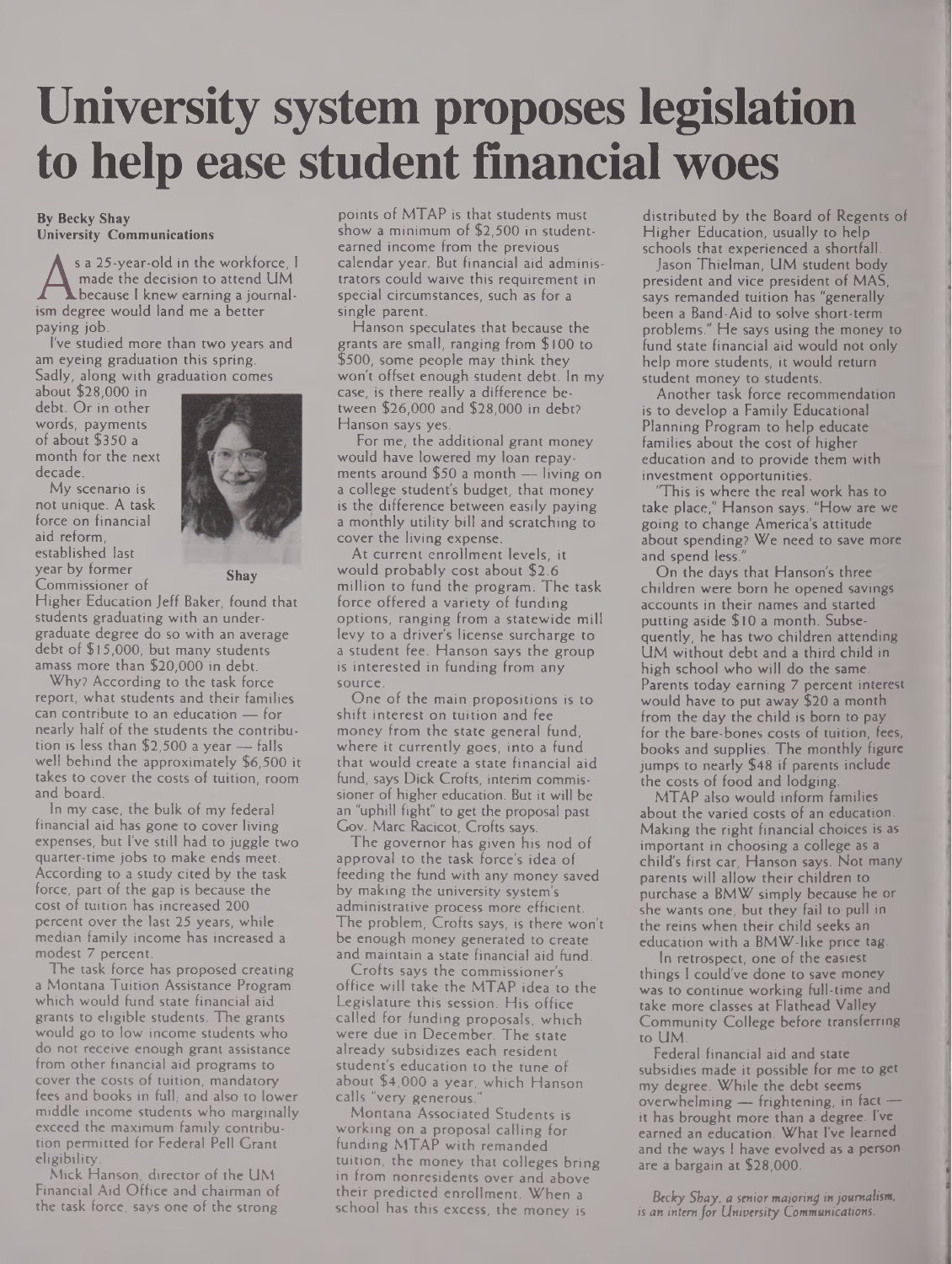

**Giving Back—**The University of Montana and the Missoula community have close ties, and faculty and staff have proved it through UM's Charitable Giving Campaign. The 1996 campaign already has garnered \$45,083 for area organizations, and more donations are coming in. The campaign, which last year raised a record \$46,645, allows UM faculty and staff to donate to their choice of 71 organizations.

**Tour America—**On Jan. 23, UM's theater-in-residence will open its most extensive national tour yet with the American classic, 'To Kill A Mockingbird." The Montana Repertory Theatre's annual tour begins in Lancaster, Calif. The cast of 15 actors and seven crew members will visit

almost 20 states from coast to \_ coast before the tour ends May 3 in

Virginia. The tour stops in Thompson Falls, Havre, Cutbank, Helena, Billings, Lewistown, Great Falls, Butte and Bozeman Feb. 17-26, before heading out of state again. Missoula patrons may catch the play Feb. 13-16 at the Montana Theatre in UM's Performing Arts and Radio/Television Center. Call 243- 4581 for ticket information.

**Science Promoter—**Jerry Esmay, chair of UM's Computer Science Department, was recently honored for his dedication to the students and science teachers of Montana. Esmay was awarded the Montana Science Teachers Association Organization Award for 1996 in recognition of his work on the Montana Science Fair. The fair brings 450 to 500 sixth- through 12th grade students to UM to compete for numerous prizes. The 42nd annual Montana Science Fair is set for April 7- 8 at the Field House.

**Legal Lectures—**A new lecture series created in memory of two distinguished federal judges will bring leading jurists and legal scholars to UM's School of Law next fall. The Judge William B. Jones and Judge

Edward A. Tamm Judicial Lecture Series is designed to enhance understanding of the judicial system for law students, faculty and practicing lawyers with topics ranging from judicial ethics to judicial decision-making. Speakers will be selected by an advisory committee that includes U.S. Supreme Court Justice Sandra Day O'Connor, U.S. District Judge Jack Shanstrom of Billings, Montana Supreme Court Chief Justice Jean A. Turnage, and businessman Dennis Washington and attorney Milton Datsopoulos of Missoula. Fundraising, spearheaded by Washington, D.C., attorney Robert Bennett, is under way. Both Tamm and Jones had strong Montana ties: Tamm grew up in Butte and Jones practiced law in Helena.

**Healthful Advice—**Find out how a bell pepper can help ease arthritis pain or what effect Echinacea has on the immune system by tuning in to KUFM, Montana Public Radio, at 7 p.m. Saturdays. Hosted by UM pharmcognosy Professor Rustem Medora, 'The Plant Detective: A Phytomedicinal Whodunit" is a fourminute weekly radio program designed to educate listeners about the wonders and dangers of plants. Future programs include discussions about sassafras, allspice, cocoa and basil.

**Last Best Plates—**UM's new maroon license plates are available from your local Montana Department of Motor Vehicles. Get your new plates for an extra \$22.50 when you renew your registration, and the UM scholarship fund will receive \$20. If

you don't want to wait, take your current UM plate in before your renewal month and pay

\$2.50 for the exchange. For more information, call Annie Pontrelli, UM Community Relations and Outreach coordinator, 243-2488.

**School's In—**The long Christmas break may yield more than rest and recreation for many UM students this year, thanks to a newly developed intersession. Students and community members are offered opportunities to explore educational territory from ski slopes to cyberspace. The three-week session runs Jan. 6-24. Spring semester classes begin Jan. 27

**Guiding Peers—**Hilary Lange, <sup>a</sup> UM freshman majoring in journalism, was recognized by Gov. Marc Racicot for outstanding work in educating the public about HIV/AIDS. The governor presented awards to Lange and eight of her former classmates from Columbia Falls High School, where the students and their teacher formed a peer mentoring program to serve the community.

During her senior year, Lange provided age-appropriate information about HIV prevention to a wide range of community members, from kindergartners to grandparents. She was honored in a ceremony in Helena Dec. 2 as part of the governor's World AIDS Day observances. Lange is a member of UM's Cheer Squad.

**Musical Assistance—**UM music faculty members took center stage in a performance of the Christmas portion of Handel's "Messiah" in a benefit concert for Habitat for Humanity of Missoula Dec. 1. Gary Funk, UM choral activities director, led the event, which featured a choir of more than 175 singers and a 30-member orchestra. Soloists included UM voice professors Anne Basinski, Esther England and Stephen Kalm. The orchestra included

violin Professor Margaret Baldridge as concertmaster and featured music faculty Steve Bolstad on trumpet, Don Beller on bass and Nancy Cooper on harpsichord. Visiting Professor Luanna Stroh sang in

the chorus. The event raised more than \$7,000 for Habitat for Humanity to start building a new house in the spring.